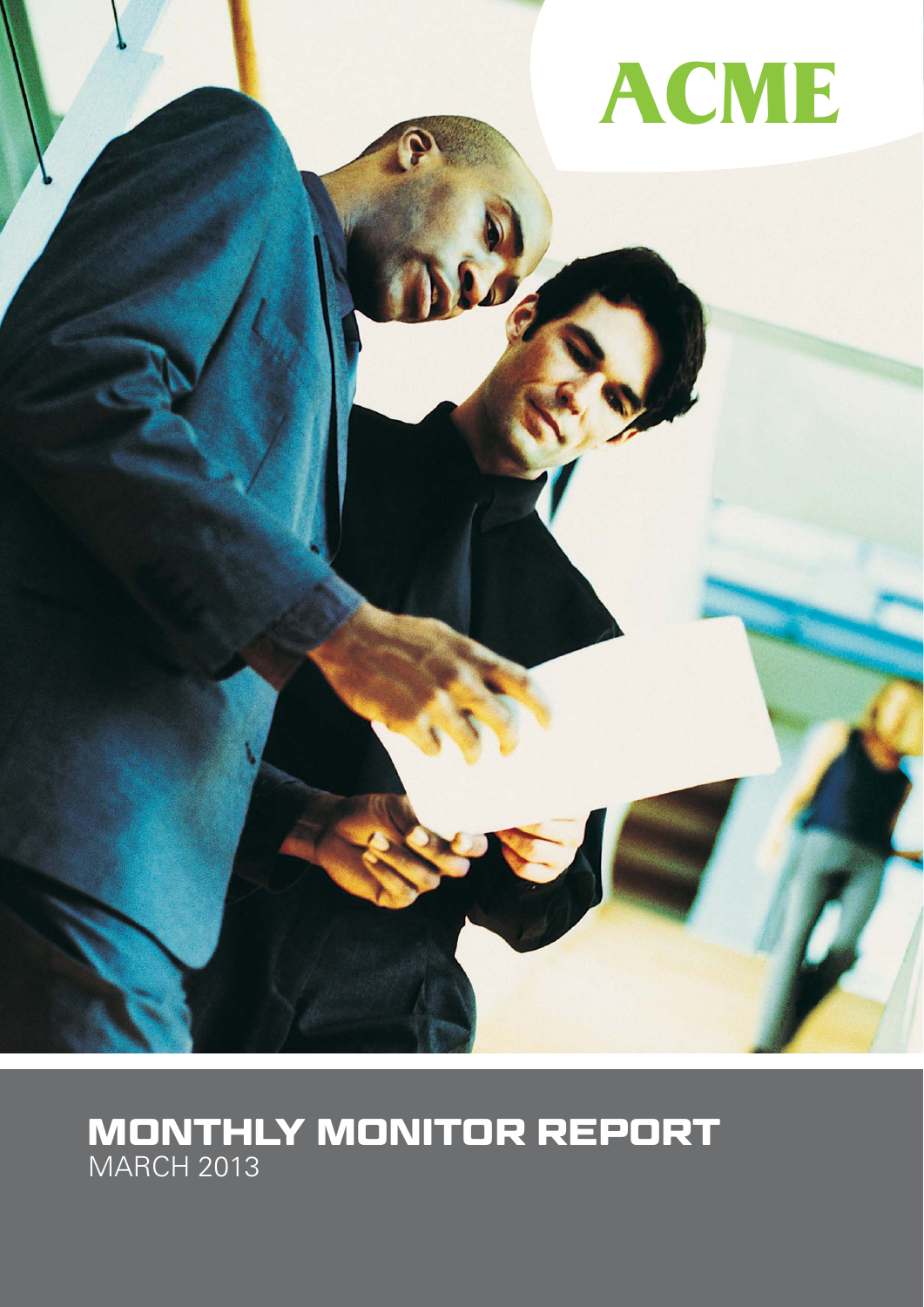## THE ACME MONTHLY SERVICES MONITOR IS PUBLISHED BY INTERFACE MANAGEMENT

LEADER IN CUSTOMER & EMPLOYEE PERCEPTION RESEARCH